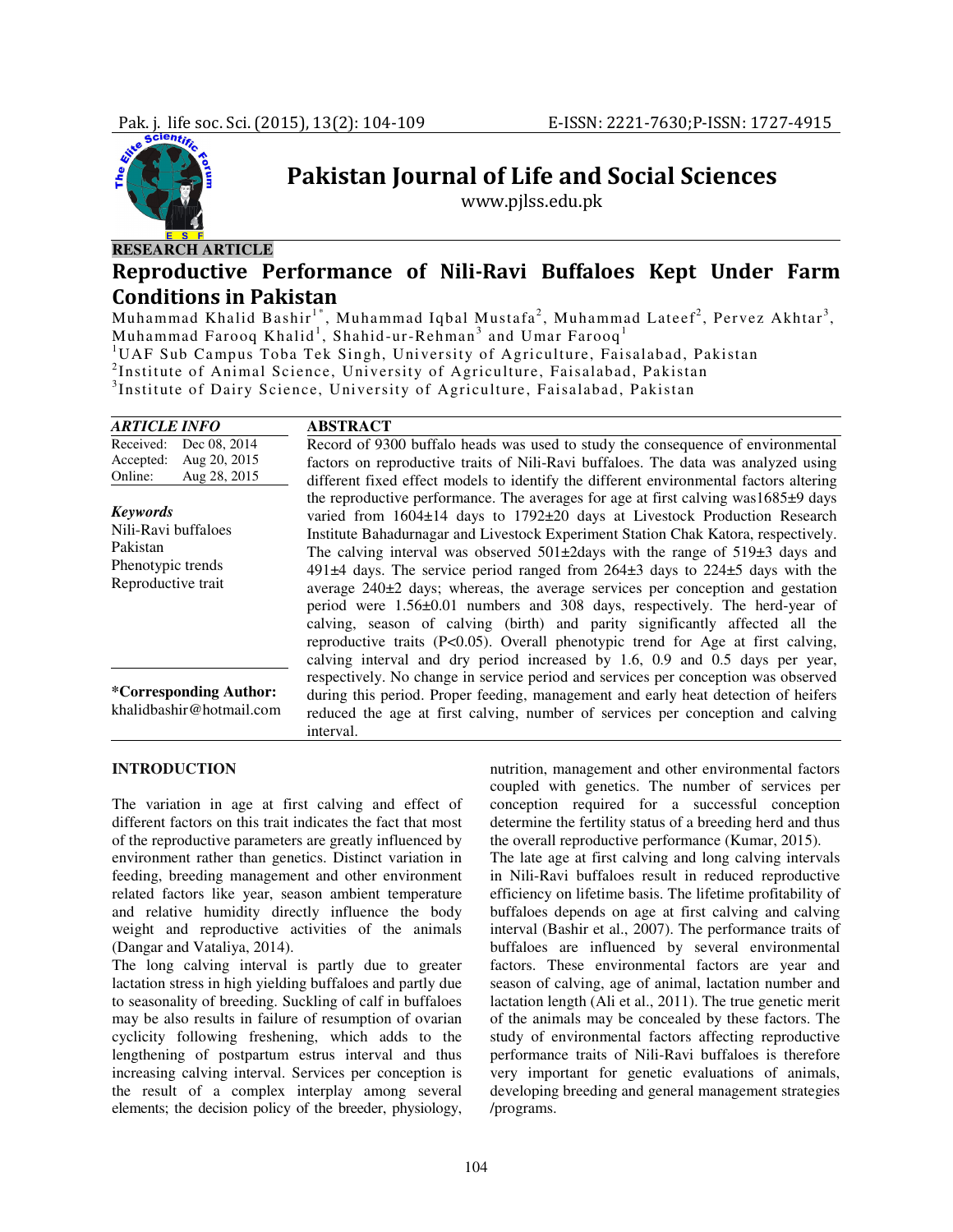Little information is available about the environmental factors affecting the reproductive performance of Nili-Ravi buffaloes in Pakistan. Year and season of calving and parity affected by calving interval and services per conception of Nili-Ravi breed at two institutional herds from 1951-1978 was reported by Cady et al. (1983). Later on a study to evaluate the effect of various non genetic factors i.e. herd, year and calving season was carried out on buffalo herd maintained at Military Farms Okara (Din, 1989). The effect of parity and season of calving in Nili-Ravi buffaloes resulted in reduced length of service period with increase in parity (Naqvi, 2000). He further reported significantly lower service period in spring and winter calver as compared with summer and fall. Therefore, due to lack of information on the reproductive performance of Nili-Ravi buffaloes. The present study was aimed to identify environmental sources of variation in reproductive traits and their phenotypic trends in Nili-Ravi buffaloes kept at four livestock experiment stations in Punjab province of Pakistan.

## **MATERIALS AND METHODS**

Data on 9003 lactation records of Nili-Ravi buffaloes from four Livestock Experiment Stations (LES) namely LES, Haroonabad, District Bahawalnagar (LESHA) farm is situated in District Bahawalnagar. The area surrounding the farm is sandy, average rainfall in summer ranges from 30-70mm and in winter dry to 20mm. The temperature ranges from 1.5 to 45 $^{0}$ C. The climate is arid to semi-arid subtropical continental. Hot during the day in the summer and cold in night during winter. Rain fed area used for grazing of livestock and dry farming of gram, peanut and wheat. The composition of food varied according to the fodder crops available during the year.

The Livestock Experiment Stations Chak Katora (LESCK) is in the district Bhawalpur. The temperature and rainfall range is similar to LESHA. The soil is sandy (alluvial sedimentation of sand mass), the surface is undulating with sand ridges. The climate is arid to semiarid subtropical continental. Hot during the day in the summer and cold in night during winter. The composition of food varied according to the fodder crops available during the year.

The Livestock Experiment Stations Khushab (LESKH) farm is in Distrcit Khushab. District Sargodha adjoins the district Khushab on the East across the river Jhelum. On the West is Mianwali district. The Northern boundary of the district adjoins Chakwal and Jhelum districts while Jhang and Bhakkar districts from the Southern and South-Western boundary. District Khushab is spread over an area of 6511 Square Kilometres. District Khushab has extreme hot and cold climate. Its land comprises mainly hills, plateaus, plains and deserts with river Jhelum flowing on its East. Some of the areas of Tehsil Khushab are low lying and get flooded in rainy season. The soil is sandy (alluvial sedimentation of sand mass), the surface is undulating with sand ridges.

The Livestock Production Research Institute Bahadurnagar (LPRIBN) farm is located at the Livestock Production Research Institute, Bahadurnagar, Okara. The area is canal irrigated with loamy soil. The climate is relatively dry and rain usually occurs during the months of July – September. During summer months, day temperature may go as high as  $50^{\circ}$ C and during winter night temperature may fall to  $0^{\circ}C$ .

These four Livestock Experiment Stations in Punjab Province of Pakistan were utilized for the present study. Data were collected on date of calving, sire's date of birth, date of drying, dam's date of birth, date of disposal, date of service, number of services per conception (Natural and AI) and lactation milk yield. The derived variables were age at first calving, calving interval, service period and gestation period.

Incomplete lactation records of buffaloes due to culling, abortion or diseases were also excluded. Along with the basic edits of consistency checks for dates and animal's identities, records of buffaloes that had aborted, missed a year due to sickness or other reasons were eliminated. The records of animals with calving interval <300 or >730 days, gestation period <285 or >335 days, age at first calving <900 or >2400 days were also excluded (Cady et al., 1983).

Data were analyzed to evaluate the influence of different environmental factors i.e. herd, year and season of birth/calving and age at first calving/age code etc on different reproductive traits. The calving months were grouped into four seasons: winter; spring; summer and autumn, (Dahlin, 1998). Season was fitted as a separate fixed effect along with the herd-year (Dahlin, 1998). Preliminary analysis showed no appreciable difference  $(R^2$  varied by 0.02 to 0.06 % for various traits) between model with herd-year-season and herdyear and season as separate fixed effects. Thus, herdyear was chosen instead of herd-year-season which otherwise may have been more appropriate.

The following statistical model was used for yield traits

 $Y_{ijkl} = \mu + HY_i + SOC_j + Age_k + b_1(DIM)_{ijkl} + e_{ijkl}$ Where,

 $Y_{ijkl}$  = Individual observation for any trait

 $\mu$  = Population mean

 $HY_i = Fixed effect of herd-year (1-104)$ 

 $SOC<sub>i</sub>$  = Season of calving (1-4) winter, spring, summer and autumn, respectively

 $Agek = Age code (1-30),$ 

 $b1(DIM)_{ijkl} =$  Days in milk as a covariate

 $e_{ijkl}$  = Random error concomitant with each observation For the analysis of reproductive traits, age was replaced with parity. For the age at first calving, however, only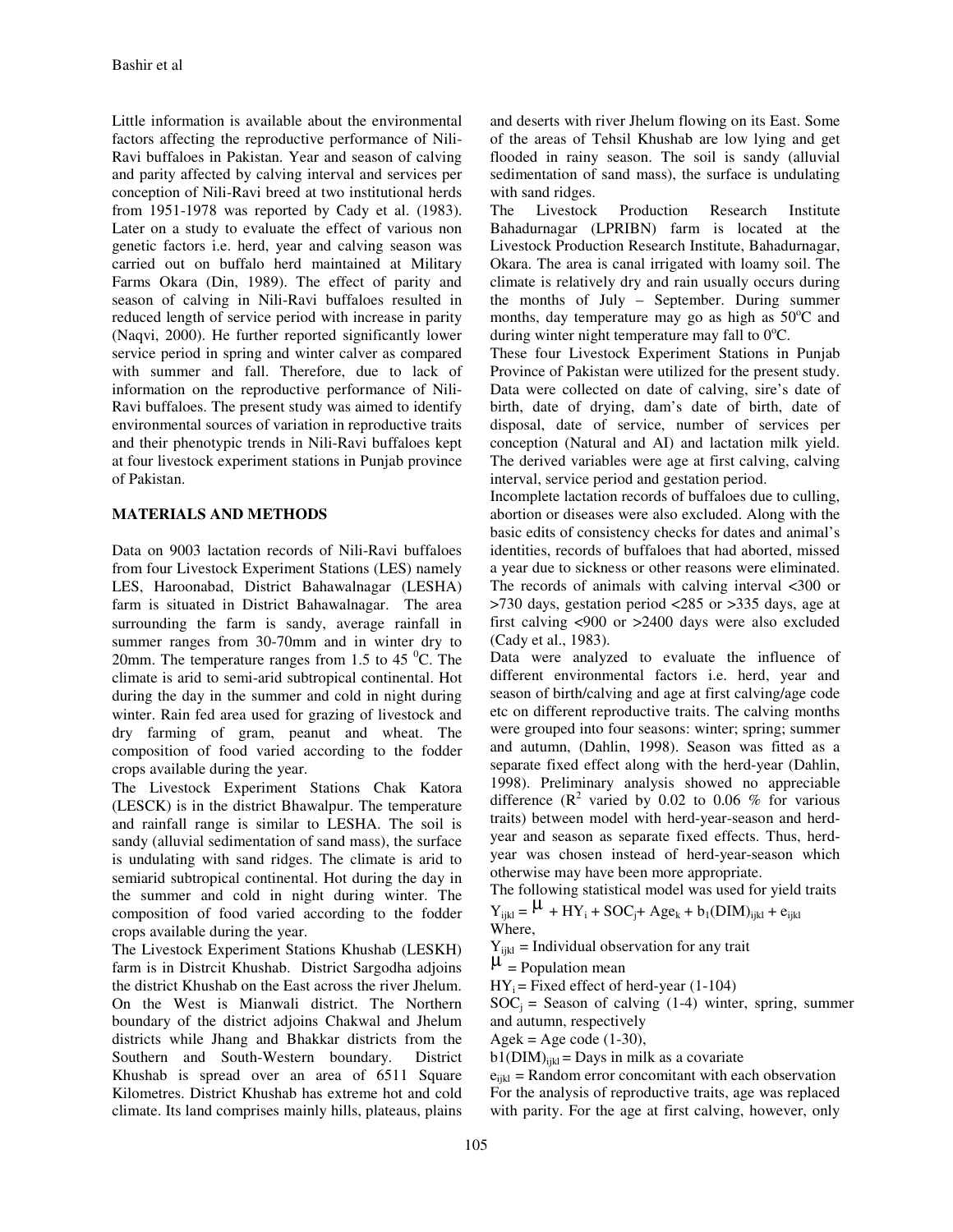herd-year and season of birth were included in the model. Analyses were performed using SAS<sup>®</sup> (1996). To get solutions across herds, for year of calving, season of calving or parities, the above model was modified accordingly.

## **RESULTS AND DISCUSSION**

#### **Age at first calving**

Age at first calving observed in this study was 1685±9 days. The age at first calving varied from maximum at LPRIBN to minimum at LESCK (Table 1). The overall age at first calving increased by 4 days during 1971- 2000. However, calving age decreased by 51 days at LESKH and increased 20 days at LESHA (Figure 1) during the study period.

Analysis of variance revealed that herd-year of birth had significant (P<0.01) effect on age at first calving among the buffaloes born during different years. Season of birth was found to be important (P<0.01) source of variation. The maximum age at first calving was observed in spring births (1756±24 days) followed by summer (1722 $\pm$ 13 days) and winter (1709 $\pm$ 18 days) births. The decrease in age at first calving in autumn born calves might be attributed to the abundant availability of good quality fodder alone that may have helped maintain their growth rate in early and later period of age (Figure 2). (Kumar et al., 2009; Arpana et al., 2005; Mohamed et al., 1993).

Herd differences represent the differences in management practices planned or unplanned. Lower age at first calving in buffaloes at LPRIBN than at LESCK indicates better heifer management at LPRIBN than on LESCK during the specified period. The level of management is bound to vary according to the ability of the farm manager. The large variation in this trait suggest reduction in calving age is possible through better management of heifers. The importance of feeding and body condition for reproduction has been emphasized by Mukasa (1989). That is earlier the heifer attains the puberty weight the less would be the age at first calving.

### **Calving interval**

The longest and shortest calving interval was noticed in the Nili-Ravi buffaloes maintained at LPRIBN and LESCK, respectively (Table 1). The average calving interval in the present study increased (0.86 days/year) over the years (Figure 3). The longest calving interval in the Nili-Ravi buffaloes calved during the winter season. The average calving interval for summer calvers was the shortest. Whereas the calving interval in spring and autumn calvers was 479±6 days and 481±4 days, respectively (Figure 4). The least squares mean for calving interval in the first three parities showed a gradual decrease from first to later parities with a minimum in the  $8<sup>th</sup>$  parity. There was 15% decrease in calving interval from first to  $8<sup>th</sup>$  parity (Figure 5).

The increased calving interval may be due to the high dry period (258±2 days). The lactation length was significantly affected by parity but not much fluctuated during the parity. The dry period decreased along with the parity is supported by the studies carried out by Cady et al., 1983; Syed et al., 1996; Thevamanoharn, 2002; Kandasamy et al., 1993; Patel and Tripathi, 1998). That ultimately reduced the calving interval in later ages.

Another plausible reason might be better feeding, management and seasonality of calving in buffaloes (Khan, 1997) as winter calvers wait longer to rebreed as compared to summer calvers. Ahmad et al. (1981) studied the calving interval in Nili-Ravi buffaloes and found that winter (569 days) and spring (570 days) calving intervals were comparatively longer than those of summer (506 days) and autumn (516 days). Management of buffaloes would require special attention to reduce calving interval in these herds.

### **Service period**

The longest and shortest service period was observed in buffaloes maintained at LPRIBN and LESHA, respectively. There was no significant change in service period over the year (-3 to 2 days) Figure 6. The longest service period was observed in the buffaloes calving during winter seasons while the shortest service period

|  |  | Table 1: Herd* means for different reproductive traits of Nili-Ravi buffaloes |  |  |
|--|--|-------------------------------------------------------------------------------|--|--|
|  |  |                                                                               |  |  |

| Traits                     | Overall        | LESHA           | <b>LESCK</b>   | <b>LESKH</b>   | <b>LPRIBN</b>   |
|----------------------------|----------------|-----------------|----------------|----------------|-----------------|
| Age at first calving (day) | $1685+9.3$     | $1771 \pm 31.3$ | 1792±20.5      | 1744±22.9      | $1604 \pm 13.8$ |
|                            | (2050)         | (184)           | (500)          | (410)          | (956)           |
| Calving Interval (day)     | $501 \pm 1.6$  | $494\pm4.5$     | $491\pm3.5$    | $492\pm3.8$    | $519\pm2.9$     |
|                            | (5526)         | (812)           | (1518)         | (1353)         | (1843)          |
|                            | 240±1.8        | $224\pm 4.9$    | $229\pm3.9$    | $227+4.2$      | $264\pm3.0$     |
| Service period (day)       | (6396)         | (913)           | (1656)         | (1483)         | (2344)          |
| Services per conception    | $1.6 \pm 0.01$ | $1.3 \pm 0.03$  | $1.3 \pm 0.03$ | $1.2 \pm 0.03$ | $2.3 \pm 0.02$  |
| (No.)                      | 8823           | (1197)          | (2309)         | (2108)         | (3209)          |
| Gestation period (day)     | $308 \pm 0.1$  | $308 \pm 0.3$   | $309 \pm 0.2$  | $307 \pm 0.2$  | $308 \pm 0.2$   |
|                            | (9003)         | (1200)          | (2309)         | (2112)         | (3382)          |

\* LESHA = Livestock Experiment Station, Haroonabad, LESCK = Livestock Experiment Station, Chak Katora, LESKH = Livestock Experiment Station, Khushab, LPRIBN = Livestock Production Research Institute, Bhadurnagar, Figures in parenthesis are number of observations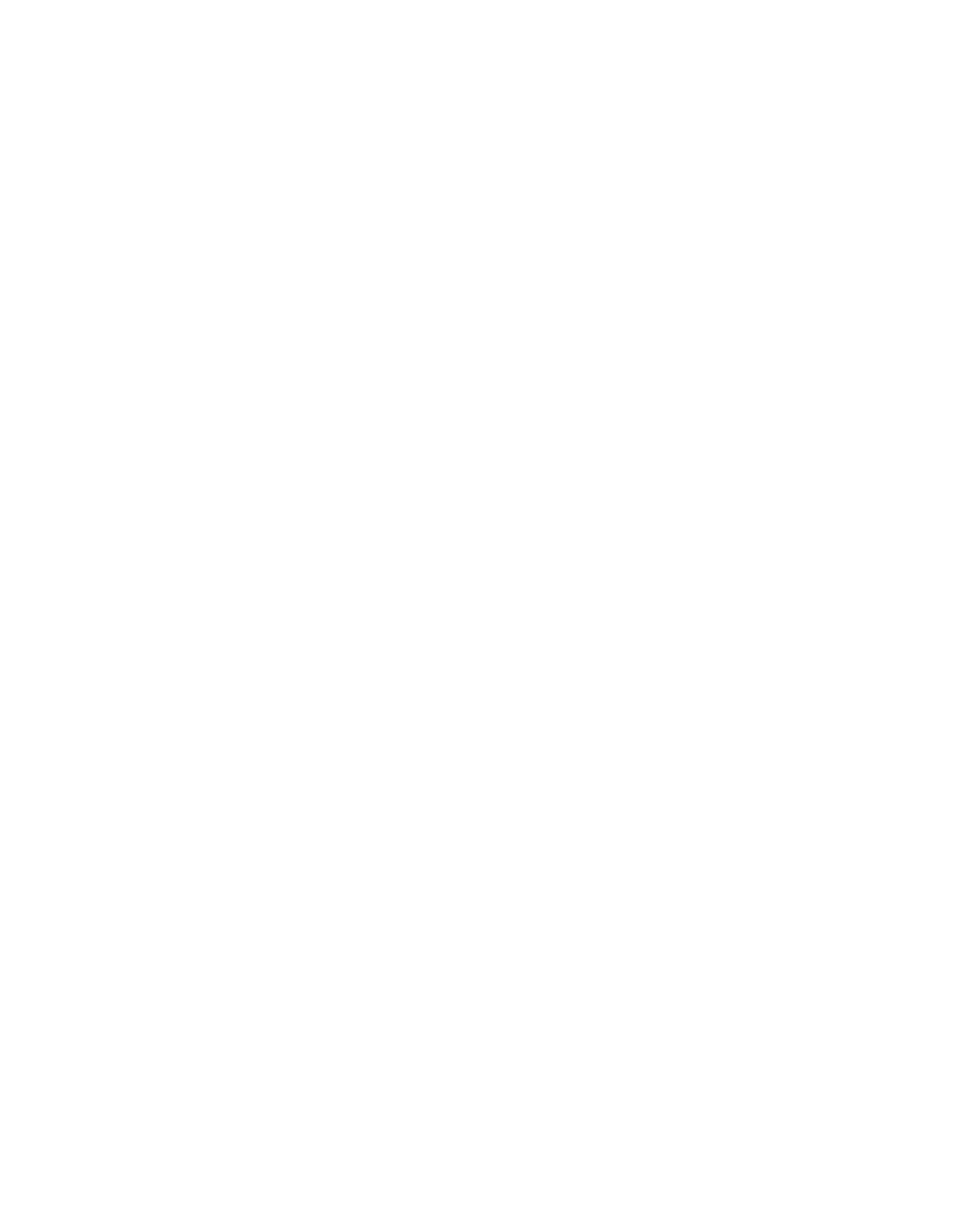

**Fig. 1: Age at first calving in different herds during different years**



**Fig. 2: Age at first calving in different seasons**



**Fig. 3: Calving interval in different herds during different years** 



**Fig. 4: Calving interval in different seasons**



**Fig. 5: Calving interval in different parities** 

was found in the buffaloes calving during summer seasons. During spring calvers the service period was 206±8 days, while during the autumn calvers the service period was 227 $\pm$ 6 days (Figure 7). The maximum service period was observed in the  $1<sup>st</sup>$  and minimum in  $8<sup>th</sup>$  parity (Figure 8).

The results of the present study are supported by Cady et al. (1983) in Pakistani buffaloes, whereas quite variation in service period have been reported in Indian buffaloes (Komori et al., 1994). There may be difficulty for early conception in the first calvers, as first calvers suffer more from stress due to growing, producing and insufficient energy available to them. As a result buffaloes took longer service period in this study.

This variation in service period may be attributed to difference in extremes of climatic conditions during different years and seasons within the year, management practices, presence of teaser bull and skill to detect heat by labour. Higher service period for first parity buffaloes and buffaloes calving in winter would again need special managemental practices. Monitoring of body weight might also help to detect specific patterns. The service period and gestation period are the two components of the calving interval. Only service period can be altered to reduce the calving interval.

#### **Services per conception**

The average number of services per conception among the buffaloes in the four institutional herds was 1.6±0.01 with very high variability (Table 1). The highest and lowest number of services per conception were observed in the buffaloes maintained at LPRIBN and LESKH, respectively. The services per conception fluctuated over the year with no specific trend (Figure 9). Maximum services per conception were in spring calvers and minimum in autumn calvers followed by winter and summer calvers Figure 10. The number of services per conception were more in earlier parities as compare to the later parities (Figure 11).

The services per conception for Nili-Ravi and Egyptian buffaloes (Cady et al., 1983; Khan et al., 1997; Mostageer, 1989); whereas, the higher services per conception was similar to the average reported by Prasad and Prasad (1998). The services per conception in LPRIBN, was higher as compared to other three institutional herds in the present study (Figure 9).

The parity was also important  $(P<0.01)$  for the services per conception in buffaloes. In previous studies, Singh et al. (1994) reported that the average services required per pregnancy was 2.35 and it was significantly affected by parity number. The general trend was increase in services per conception as parity increases (Bagnato and Oltenacu, 1993) in cattle.

Average number of services per conception is in an acceptable range if less than two service per conception but this variable is generally difficult to record as many of the cycles are silent and some heats are missed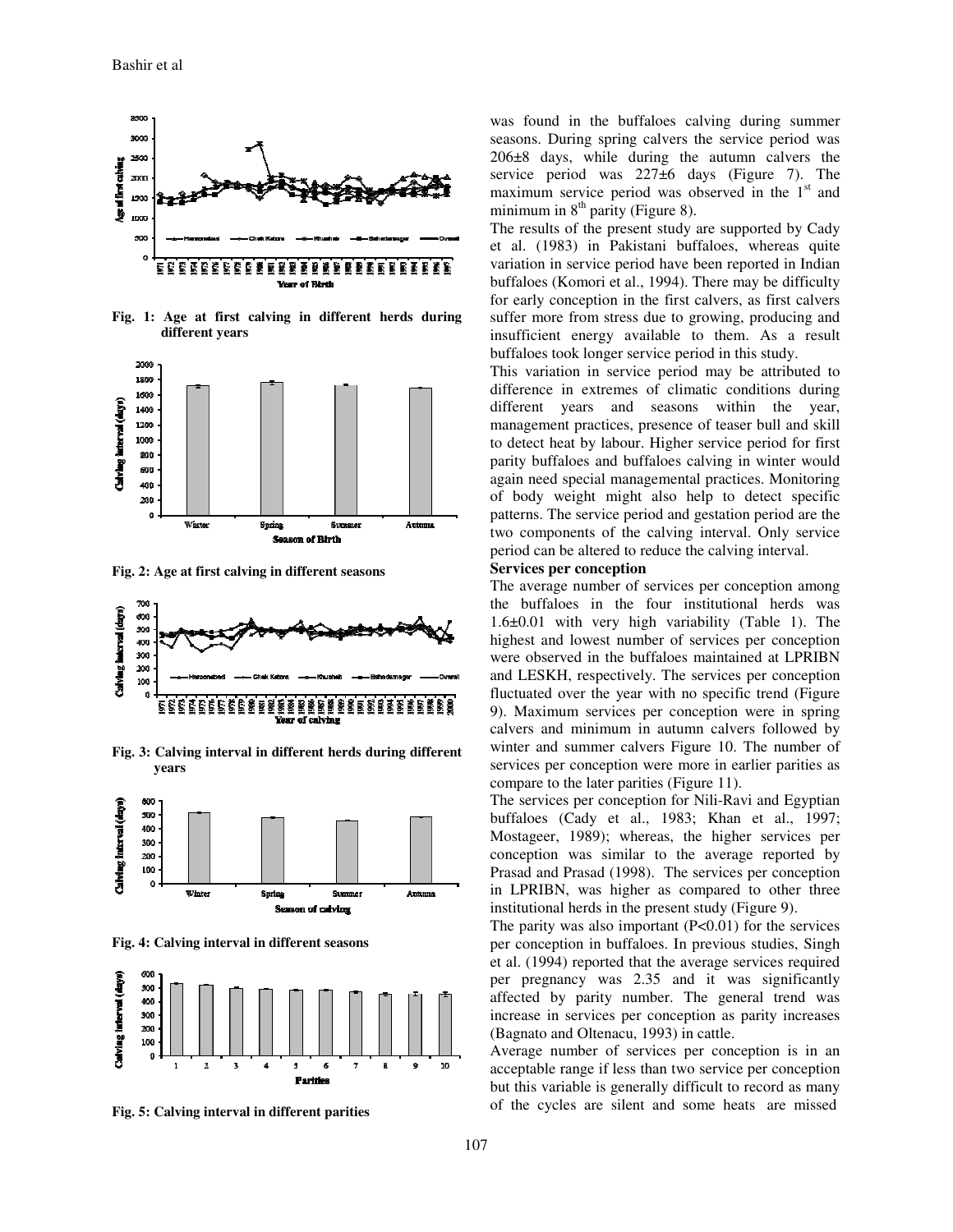

**Fig. 6: Service period in different herds during different years** 



**Fig. 7: Service period in different seasons**



**Fig. 8: Service period in different parities**

because symptoms are not full or timings are not right. Differences in parity do not separate first parities from others as was the case in service period and calving interval. Seasonal differences may be due to nutritional status of the animal, cyclicity and managemental reasons. The other possible reasons of variation may be the semen quality, silent heat, venereal diseases, technician's expertise and general management of the herd.

#### **Gestation period**

The gestation period is less frequently studied trait in buffaloes. It averaged 308 days in the present study with least variability ( $CV = 2.7$  %). It did not fluctuate over the years (Table 1). Parities did not affect it. However the statistical significance might be due to herd-year was due to low variation among herds or years. Gestation period in Indian buffaloes is in similar range (310.8±0.64 days) for Murrah buffaloes. It was reported that average gestation period (pooled over the 1st three calvings) was different among farms (Gupta et al., 1994). However, did not find dissimilarity in gestation period due to farms.

Differences of three months for age at  $1<sup>st</sup>$  calving among herds under study indicated feeding and



**Fig. 9: Services per conception in different herds during different years** 



**Fig. 10**: **Services per conception in different seasons**



**Fig. 11**: **Services per conception in different parities** 

managemental difference, mainly in terms of adequate fodder supply. Within herd variation further indicated a lot of scope for improvement. Heat detection using teaser bulls would be another important managemental aspect that needs to be ensured to improve reproductive performance.

Seasonal fluctuation represent both feed supply and effect of temperature and humidity. Seasonality of breeding may also be an added factor for variable performance across different seasons. Summer is harsh in Pakistan, especially at the places where these farms were located. Buffaloes calve less frequently in summer, while more calvings are recorded in autumn season. Those calving in most frequent calving season (Autumn) produced better milk. Most important reason for better milk production in winter calvers seems to be availability of lush green fodder in abundance.

Variation in mean values and effect of different factors on reproductive traits indicated a significant effect of environmental factors. Variation in herd, year and season directly influenced the reproductive activities of the animals. This indicates that improvement in reproductive traits can be achieved by proper heat detection, timely service, balanced feeding and